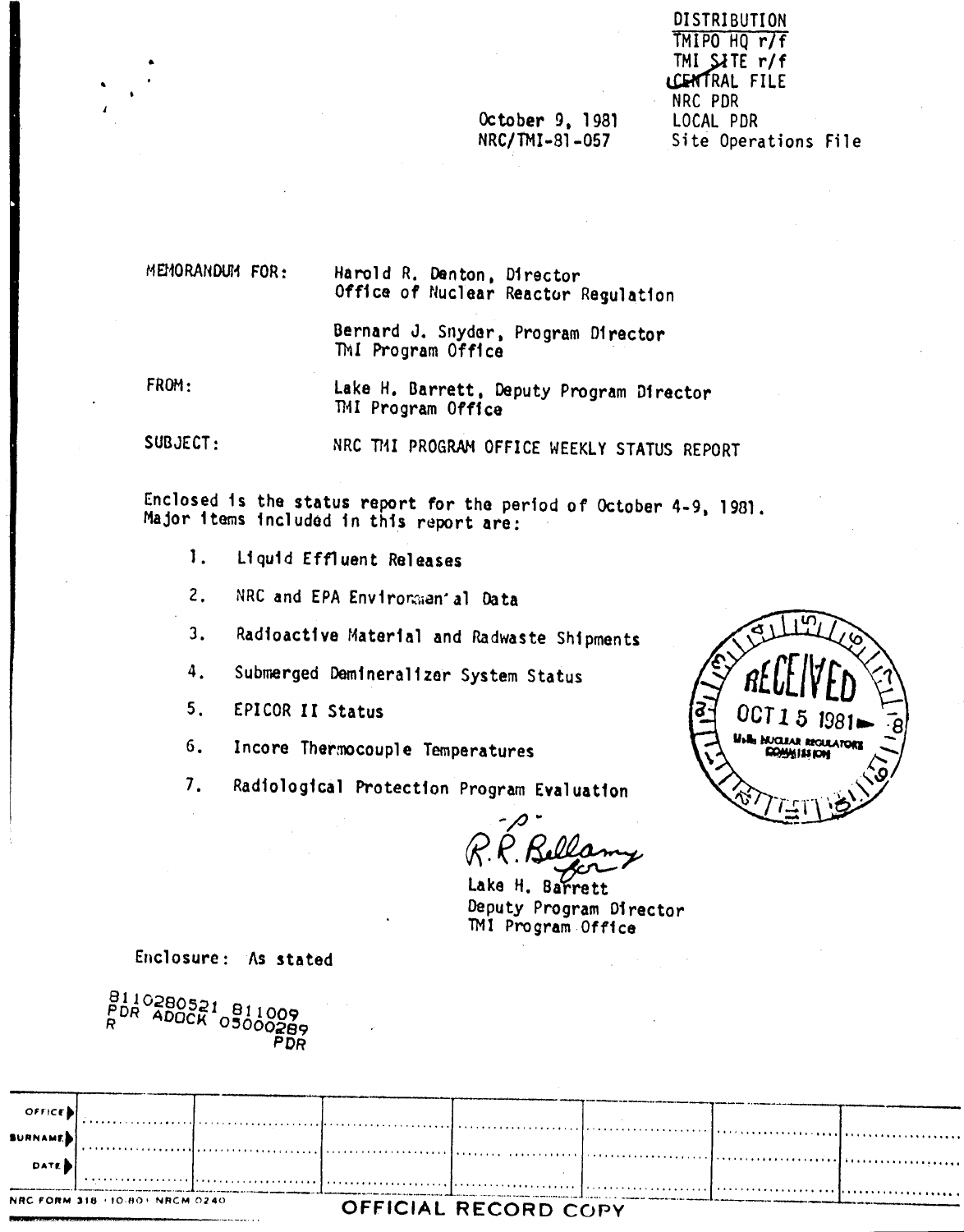~ Harol d R. Denton <sup>1</sup> Bernard J. Snyder

> cc w/encl : EDO OGC Office Directors Commissioner's Technical Assistar **RRR Division Director** NRR A/D's Regional Directors IE Division Directors TAS EIS TI4I Program Office Staff (15) PHS EPA DOE Projects Br. #2 Chief, DRPI, RI DRPI Chief, RI Public Affairs, RI State Liaison, RI

| $O(f)$ $F \in \mathbb{R}$ TMI PO   |                                   | TM I PO.                | TM I PO          | TMI PO  | $\mathbb{E} \left[ \mathbb{E} \left[ \mathbb{E} \left[ \mathbb{E} \left[ \mathbb{E} \left[ \mathbb{E} \left[ \mathbb{E} \left[ \mathbb{E} \left[ \mathbb{E} \left[ \mathbb{E} \left[ \mathbb{E} \left[ \mathbb{E} \left[ \mathbb{E} \left[ \mathbb{E} \left[ \mathbb{E} \left[ \mathbb{E} \left[ \mathbb{E} \left[ \mathbb{E} \left[ \mathbb{E} \left[ \mathbb{E} \left[ \mathbb{E} \left[ \mathbb{E} \left[ \mathbb{E} \left[ \mathbb{E} \left[ \mathbb{$ | TMIP.0 |                                                |
|------------------------------------|-----------------------------------|-------------------------|------------------|---------|------------------------------------------------------------------------------------------------------------------------------------------------------------------------------------------------------------------------------------------------------------------------------------------------------------------------------------------------------------------------------------------------------------------------------------------------------------|--------|------------------------------------------------|
|                                    | <b>BNAMED</b> GKalman/lmp. RConte |                         | MShanbakyAFasano |         | RBelJamy                                                                                                                                                                                                                                                                                                                                                                                                                                                   |        | . <del>T</del> redeservative constructions and |
| <b>DATE</b>                        | /81<br>.                          | $10/$ /81<br>. <b>.</b> | 10/<br>- 781     | 10/ /81 | 10/C//81                                                                                                                                                                                                                                                                                                                                                                                                                                                   |        |                                                |
| . /° €OBM 119. 30.80. NR/°M 02.40. |                                   |                         |                  |         |                                                                                                                                                                                                                                                                                                                                                                                                                                                            |        |                                                |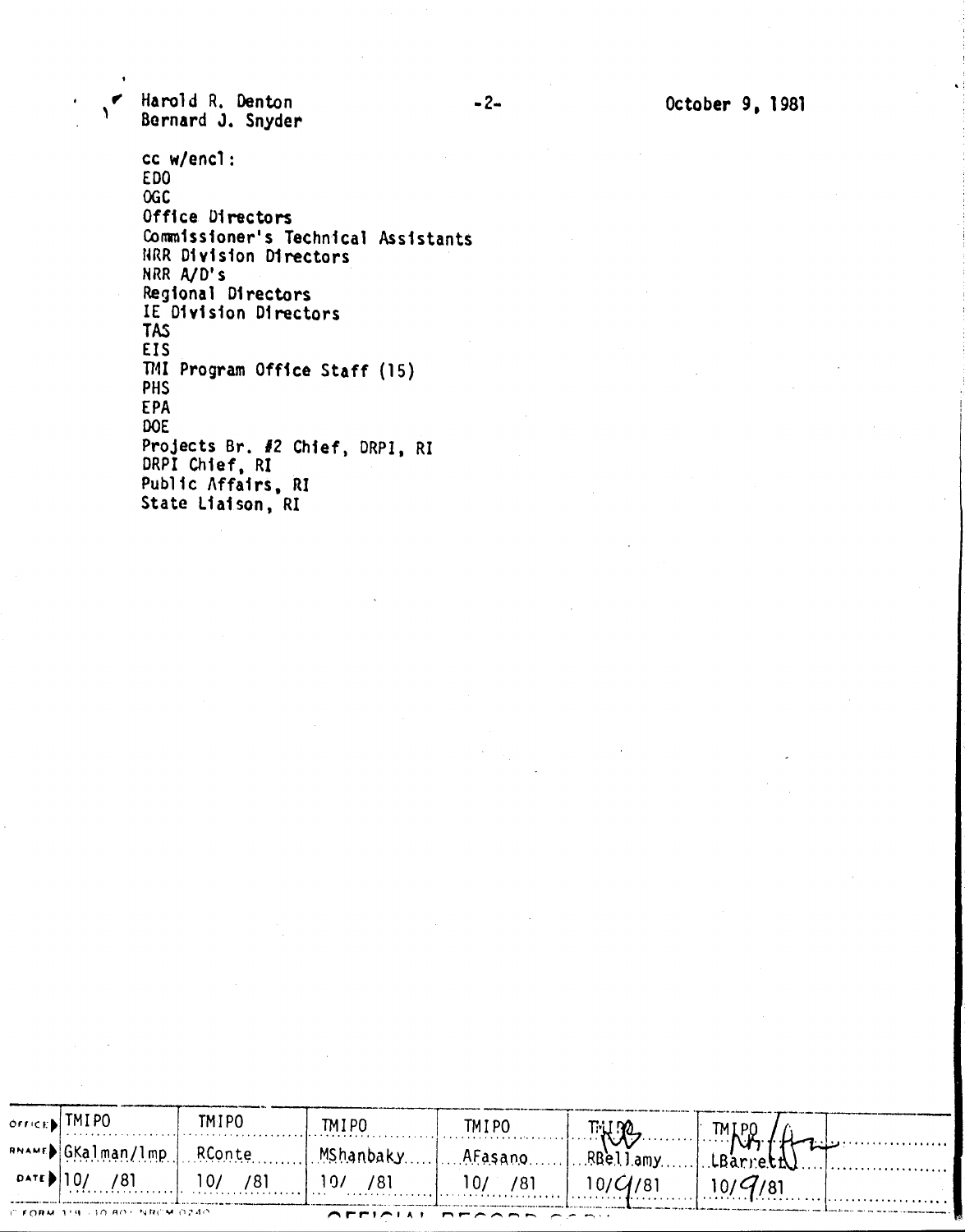### NRC TMI PROGRAM OFFICE WEEKLY STATUS REPORT

Week of October 4-9, 1981

#### Plant Status

Core Cooling Mode: Heat transfer from the reactor coolant system (RCS) loops to reactor building ambient.

Available Core Cooling Modes: Decay heat removal systems. Long term cooling "B" (once through steam generator-B).

RCS Pressure Control Mode: Standby pressure control (SPC) system.

 $\sim$   $\sim$   $\sim$   $\sim$ .', .'.

Backup Pressure Control Modes: Mini decay heat removal (MOHR) system. Decay heat removal (OHR) system.

Major Parameters (as of 0500, October 9, 1981) (approximate values) Average Inccre Thermocouples: 114°F Maximum Incore Thermocouple: 145°F

RCS Loop Temperatures:

| Hot Leg             | 109°F           | $112$ °F              |
|---------------------|-----------------|-----------------------|
| (1) Cold Leg<br>(2) | 69°F<br>$70$ °F | 72°F<br>$70^{\circ}F$ |

Res Pressure: 90 psig

Reactor Building: Temperature: 62°F

Water level:.. Elevation 289.5 ft. (7.0 ft. from floor) via penetration 401 manometer Hinds f  $\int d\omega \, d\omega \, d\omega$ *.. ;i',t., "; ~..t';* ~''1',/'.vr,. *t.~,."* Pressure: .. 0 52 si . *J'I ."; . ~""",)"l'-jt.\,',* ",;~.tt.'.,••...•~'i:  $\begin{bmatrix} \text{C} & -\text{C} & \text{C} & \text{C} & \text{C} & \text{C} & \text{C} & \text{C} & \text{C} & \text{C} & \text{C} & \text{C} & \text{C} & \text{C} & \text{C} & \text{C} & \text{C} & \text{C} & \text{C} & \text{C} & \text{C} & \text{C} & \text{C} & \text{C} & \text{C} & \text{C} & \text{C} & \text{C} & \text{C} & \text{C} & \text{C} & \text{C} & \text{C} & \text{C} & \text{C} & \text{$ 9/28/81. Weekly reactor building air sampling has been discontinued while the sampling system is modified for, continuous sampling capability.)

 $\mathbf{L}$ ,

 $\mathcal{L}(\mathcal{X}_{\mathcal{X}_1},\mathcal{X}_{\mathcal{X}_2})$ 

 $\mathcal{N}_{\mathcal{N}}$  .

:...

, . ,

.;

## Effluent and Environmental (Radiological) Information

1. Liquid effluents from the 1M1 site released to the Susquehanna River after processing, were made within the regulatory limits and in accordance with NRC requirements and City of Lancaster Agreement dated February 27, 1980.

During the period October 2, 1981 through October 8, 1981, the effluents contained no detectable radioactivity at the discharge point although individual effluent sources which originated within Unit 2 contained minute amounts of radioactivity. Calculations indicate that less than 2 millionths (0.000002) of a curie of beta emitting radionuclides were discharged.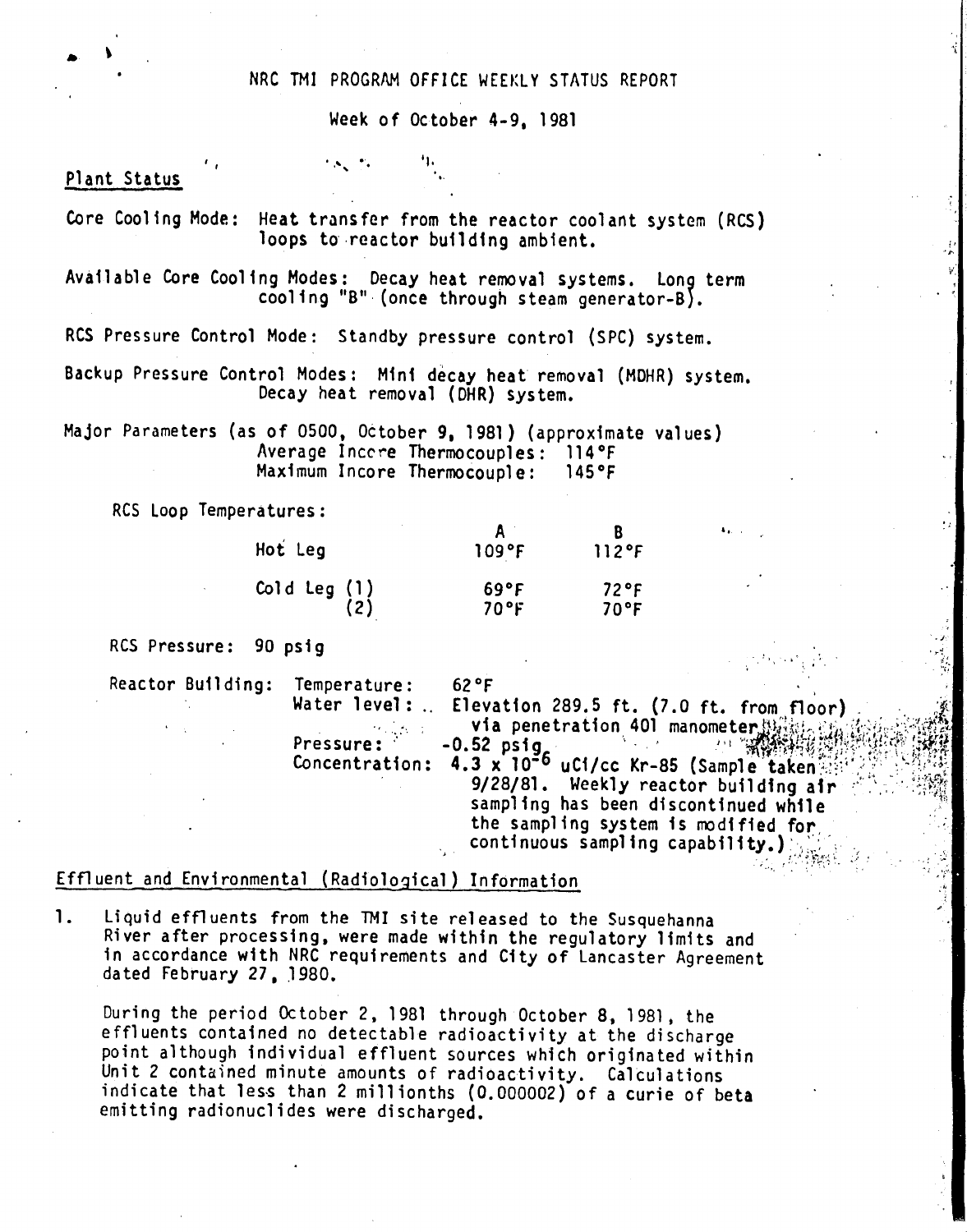- **Results**  $2.$ Environmental Protection Agency (EPA) Environmental Data. from EPA monitoring of the environment around the TMI site were as follows:
	- The EPA measured Kr-85 concentrations (pCi/m<sup>3</sup>) at several environmental monitoring stations and reported the following  $result:$

| Location                                                   | September 11 - September 25, 1981<br>[DCI/m3]                       |
|------------------------------------------------------------|---------------------------------------------------------------------|
| Goldsboro<br>Observation Center<br>Middletown<br>Yorkhaven | - 26<br>21<br>27<br>Incomplete - will be reported when<br>available |

All of the above levels of Kr-85 are considered to be background levels.

- No radiation above normally occurring background levels was detected in any of the samples collected from the EPA's air and gamma rate networks during the period from October 1, 1981, through October 8, 1981.
- NRC Environmental Data. Results from NRC monitoring of the environment  $3<sub>1</sub>$ around the TMI site were as follows:
	- The following are the NRC air sample analytical results for the onsite continuous air sampler:

Period **Sample** 

 $1 - 131$  $Cs - 137$  $(uCi/cc)$   $(uCi/cc)$ 

September 30, 1981 - October 7, 1981  $<8.0$  E-14  $<8.0$  E-14 **HP-288** 

- Licensee Radioactive Material and Radwaste Shipments. 4.
	- On Monday, October 5, 1981, a 40 ml Unit 2 reactor coolant sample was sent to Babcock and Wilcox (B&W), Lynchburg, Virginia.
	- On Tuesday, October 6, 1981, 20 steel boxes containing Unit 1  $$ noncompacted trash were shipped to U.S. Ecology, Richland, Washington.

On Wednesday, October 7, 1981, an EPICOR II F-1 (pre-filter) dewatered resin liner was shipped to U.S. Ecology, Richland. Washington.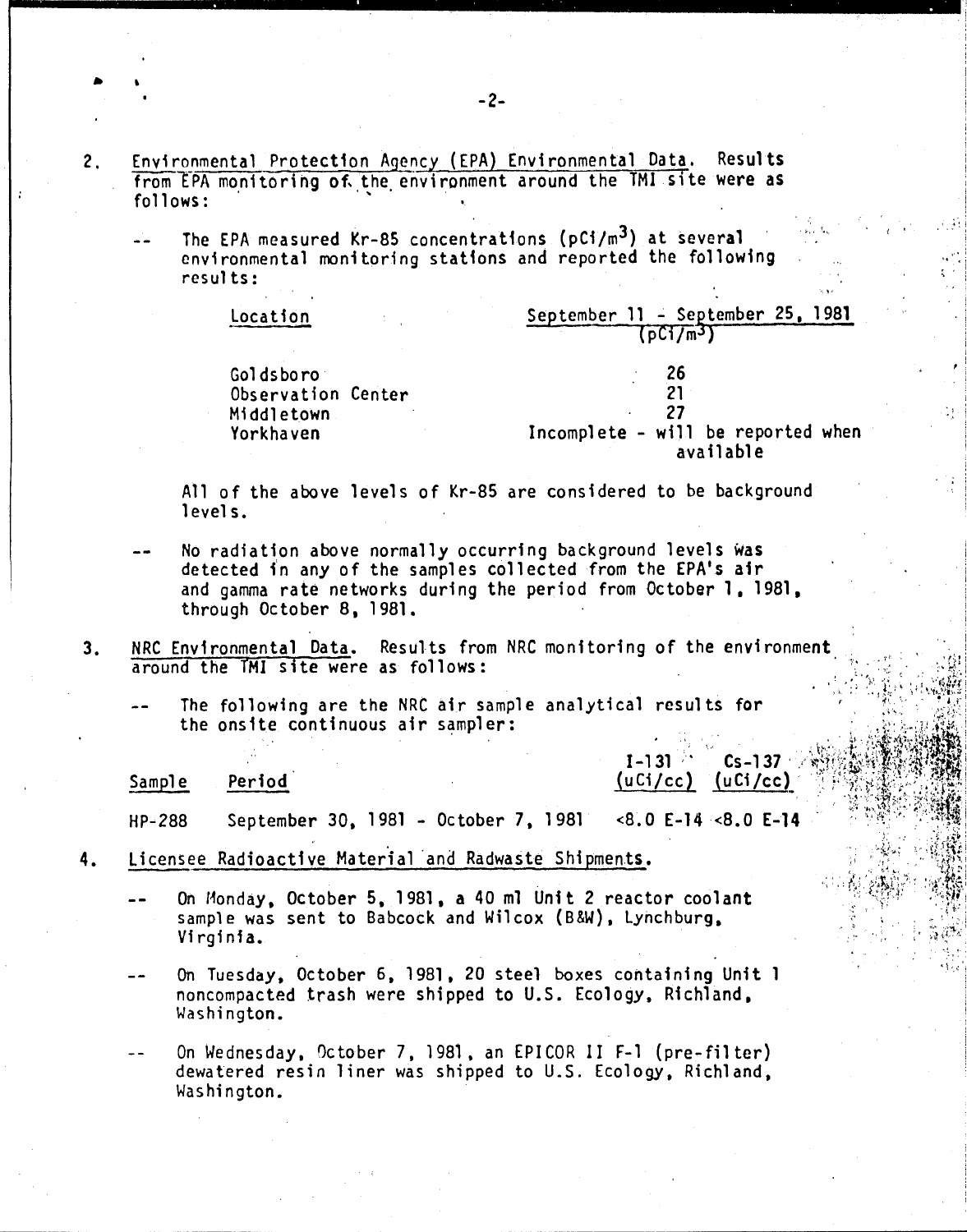## Major Activities

1. Submerged Demineralizer System (SDS). Processing of batch number 6 was completed on October 4, 1981. Transferring batch number 7 from the reactor building sump commenced on October 4, 1981, and was completed on October 6, 1981. The transfer was interrupted for about one full day when a few drops of radioactive water were noted On a flush connection to the transfer piping. The leaky fitting was repaired and the transfer continued. The leak was limited to only a few drops and confined to a very small area of the fuel handling building. No offsite releases occurred. In the process of identifying the radioactive leal:, one individual received minor skin contamination, which was successfully removed. As of 8:00 AM, on October 9, 1981, approximately 115,000 gallons had been transferred. from the reactor building sump and a total of 65,000 gallons of reactor building sump water had been processed through the 50S. Attachment 1 shows the SOS processing status as of October 9, 1981.

- ~.-

2. EPICOR II. Further processing of the SDS effluent through EPICOR II continued this week. As of October 9, 1981, approximately 125,000 gallons of SOS effluent (65.000 gallons of RB Sump water) has been decontaminated. A processing summary of the EPICOR II performance is provided in Attachment 2. Typically, EPICOR II is removing greater than 99% of the Cesium-137 and Strontium-90 from SDS effluent. To date, four of the first stage EPICOR II liners (F-1, 2, 4 and 5) and one of the third stage (K-2) liners have been removed from service due to resin bed exhaustion. Two of the above mentioned 1iners (F-l and F-2) have been dewatered and shipped to Richland. Washington for disposal at a commercial burial facility. .

.;\.  $, \cdot \}$ 

Incore Thermocouple Temperatures. Approximately 115,000 gallons of water have been transferred from the reactor building (RB) basement to the SDS. This transfer of water lowered the water level in the RB basement by approximately 18 inches. Following' the transfer of the first 65,000 gallons of water, it was noted that reactor incore thermocouple temperatures increased (see Weekly Status Report for week ending October 3.1981). The hottest thermocouple (located in the center of the core) increased by 12°F and the average thermocouple temperature (average of 44 thermocouples) increased by 2°F. The temperature increase was attributed to a decrease in the heat transfer coefficient between the primary system and the RB environment. Prior to the transfer of the first *65,000* gallons of water. the lower dome of the reactor vessel was in contact with the sump water. As the water level in the basement was lowered below the reactor vessel, incore temperatures increased. The thermocouple temperatures appear to have stabilized at the new higher values and the transfer of the most recent *50,000* gallon batch of water from the basement has not affected thermocouple temperatures. Some primary system components (RCS cold legs) extend to approximately the 285 foot elevation in the RB. The licensee and the NRC staff will continue to monitor the incore temperatures closely to see whether additional water level changes in the basement influence the core temperatures. 3.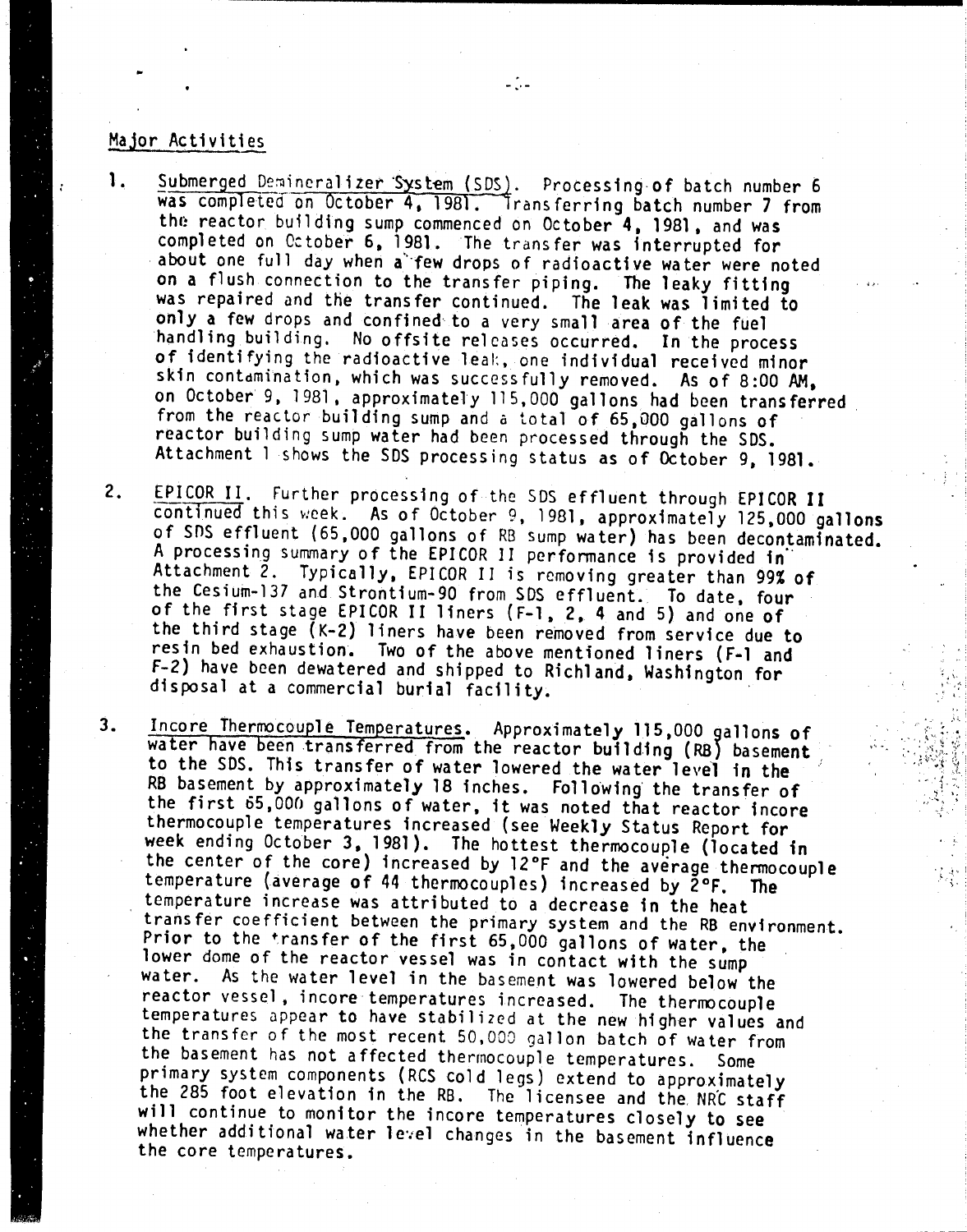4. Radiological Protection Program Evaluation. In November 1979 the NRC appointed a special technical group to examine and determine the effectiveness of the TMI-2 Radiological Protection Program. As a result of the special technical group (Blue Ribbon Panel) examination. several inadequacies were identified in the TMI-2 Radiological<br>Protection Program. The findings of the Blue Ribbon Panel were The findings of the Blue Ribbon Panel were published in NUREG-0640 which recommended that certain improvements in the licensee's Radiological Protection Program should be implemented prior to commencing major recovery activities. ,

~ '" " ..~

 $\sim$  ...  $\sim$  $\cdot$  ,  $\cdot$ 

The TMI Program Office Radiation Specialist staff conducted several inspections and evaluations of the licensee's Radiological Protection Program during 1980-1981. Based on these inspections and evaluations. the TMI Program Office concluded that the licensee has taken the . necessary corrective actions to upgrade the Radiological Protection Program by implementing the recommendations of the NRC's Blue Ribbon Panel (NUREG-0640) to the extent that the program is now adequate to support major cleanup activities. This conclusion is contingent upon the licensee continuing to emphasize commitments to program implementation and expanding the radiological control and training staffs as the pace of the cleanup accelerates. An upgrading of the personnel dosimetry program is also required. The onsite  $\ldots$ TMI Program Office Radiation Specialist staff will continue to examine progress on these items and will continually assess the licensee's performance relative to the Radiological Protection Program.

#### Future Meetings

.'  $\sum_{i=1}^N$ .

- 1. On Tuesday, October 13. 1981, lake Barrett will address the Downingtown Rotary Club to give *an* update on the cleanup efforts at TMI and discuss the functions of the NRC. .
- 2. The NRC's Advisory Panel for the Decontamination of Three Mile Island Unit 2 will meet October 21, 1981, in York, Pennsylvania and November 16, 1981 , in lebanon. Pennsylvania. At both meet ings, the panel plans to discuss the current status of cleanup activities at Three Mile Island. .

The October 21 meeting will be held at 7:00 PM to 10:00 PM in the Hotel Yorktown, 48 East Market Street. York. The November 16 meeting will be held from 7:00 PM to 10:00 PM in the Municipal Building, 400 South 8th Street. lebanon. Both meetings are open to the public.

3. On Saturday. November 14, 1981. at 8:00 PM. lake Barrett will participate in a panel discussion at the Elizabethtown Public Library on the government's response to the TMI accident.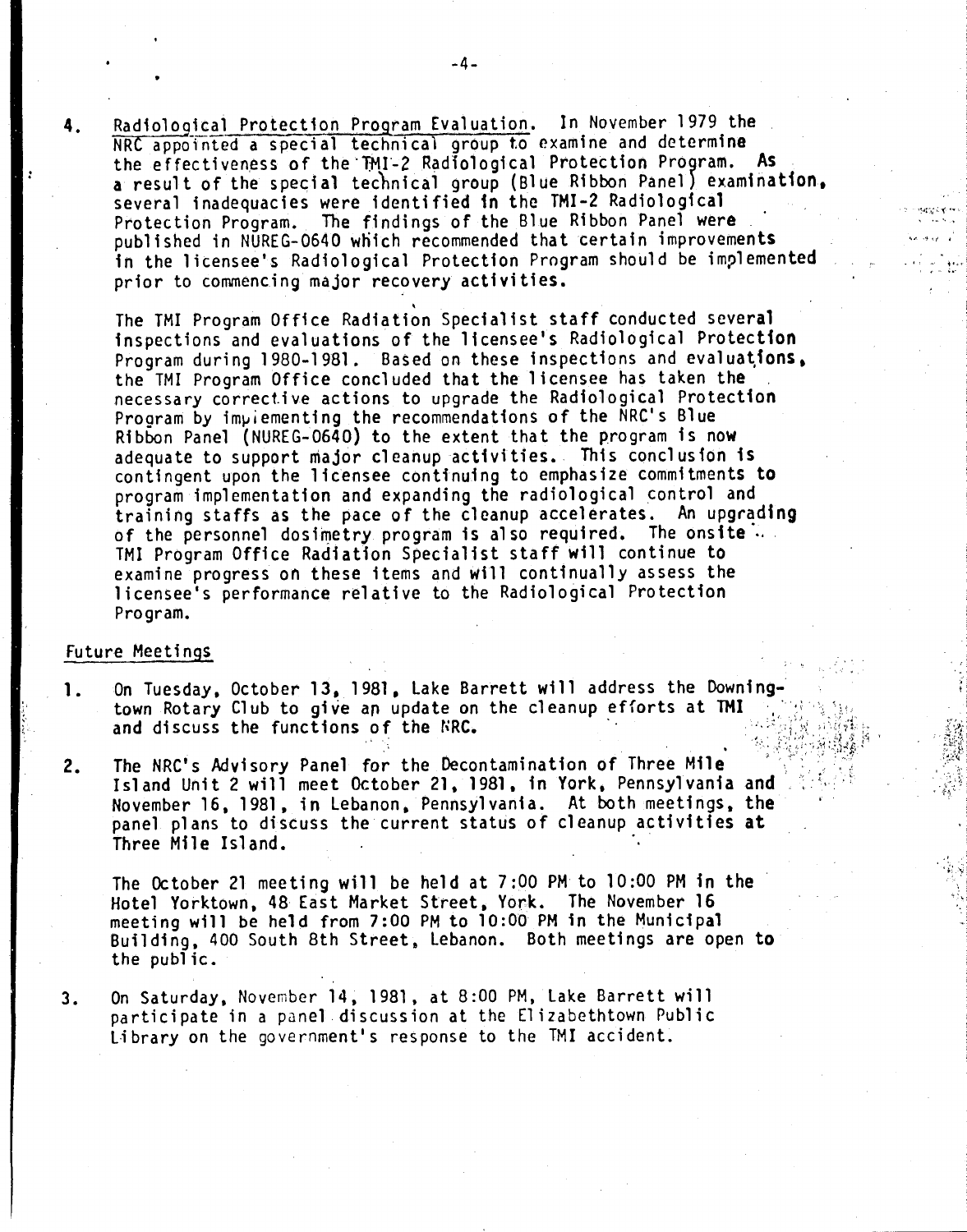# ATTACHMENT 1

# SDS PROCESSING SUMMARY AS OF OCTOBER 9, 1981

Gallons Processed:

Flow Rate:

Source:

System Configuration:

5 GPM

65,000 Gallons

Reactor Building Sump Water

4 Zeolite Vessels in Path

1 Process Train

÷.

Ion Exchange Media:

Homogeneous Mixture IONSIV IE 96: 4.8 ft<sup>3</sup> per vessel LINDE A:  $3.2 \text{ ft}^3$  per vessel  $(C<sub>O</sub>)$ 

Performance:

**EFFLUENT** 

 $2.3 \times 10^{-4}$ 

 $6.5 \times 10^{-4}$ 

 $1.4 \times 10^{-2}$ 

 $1.1 \times 10^{-2}$ 

 $-3.9 \times 10^{-4}$ <br>  $-4.3 \times 10^{-4}$ <br>  $-2.3 \times 10^{-5}$ 

| )ncentrations in uC/ml) |  |
|-------------------------|--|
|                         |  |

| <b>INFLUENT</b>           |
|---------------------------|
| 10                        |
| 100                       |
| 3.4                       |
| $\sim 7.7 \times 10^{-1}$ |
| $<8.9 \times 10^{-1}$     |
| $5.6 \times 10^{-1}$      |
| $3.4 \times 10^{-2}$      |
|                           |

\*Not Expected to Change Appreciably

PERCENT REMOVED 99.999 99.999 99.59

# DECONTAMINATION FACTOR  $4.3 \times 10^4$ <br>1.5 x 105<br>2.4 x 102